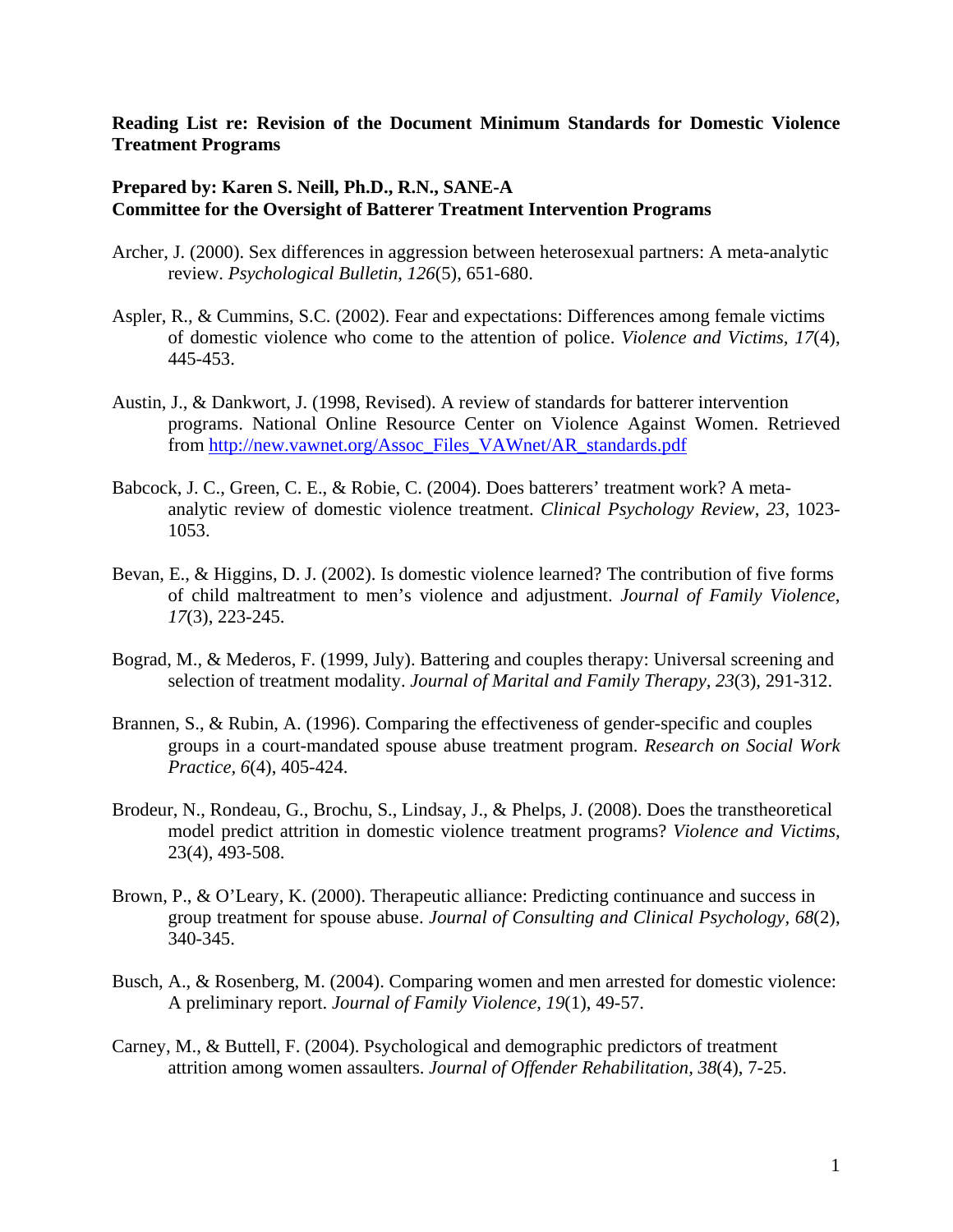- Cavanaugh, M.M., & Gelles, R.J. (2005). The utility of male domestic violence offender typologies. New directions for research, policy and practice. *Journal of Interpersonal Violence, 20*(2), 155-166.
- Coker, A., Davis, K., Arias, I., Desai, S., Sanderson, M., Brandt, H., & Smith, P. (2002). Physical and mental health effects of intimate partner violence for men and women. *American Journal of Preventative Medicine, 23*(4), 260-268.
- Dunford, F. (2000). The San Diego Navy experiment: An assessment of interventions for men who assault their wives. *Journal of Consulting and Clinical Psychology, 68*(3), 468-476.
- Dutton, D.G., & Corvo, K. (2006). Transforming a flawed policy: A call to revive psychology and science in domestic violence research and practice. *Aggression and Violent Behavior, 11*(5), 457-483.
- Dutton, D.D., & Corvo, K. (2007). The Duluth model: A data impervious paradigm and a failed strategy. *Aggression and Violent Behavior, 12*(6). 658-667.
- Dutton, D., Kwong, M., & Bartholomew, K. (1999). Gender differences in patterns of relationship violence in Alberta. *Journal of Behavioural Science, 31*(3), 150-160.
- Dutton, D.D., & Nicholls, T.L. (2005). The gender paradigm in domestic violence research and theory: Part 1- The conflict of theory and data. *Aggression and Violent Behavior, 10*(6)*,*  680-714.
- Eckhardt, C.I., Babcock, J., & Homack, S. (2004). Partner assaultive men and the stages and processes of change. *Journal of Family Violence, 19*(2), 81-93.
- Eckhardt, C., & Dye, M. (2000). The cognitive characteristics of martially violent men: Theory and evidence. *Cognitive Therapy and Research, 24*(2), 139-158.
- Feder, L., & Dugan, L. (2002). A test of the efficacy of court mandated counseling for domestic violence offenders: The Broward experiment. *Justice Quarterly, 19*(2), 343-375.
- Feder, L., & Henning, K. (2005). A comparison of male and female dually arrested domestic violence offenders. *Violence and Victims, 20*(2), 153-171.
- Feder, L., & Wilson, D. (2005). A meta-analytic review of court mandated batterer intervention programs: Can courts affect abusers' behaviors? *Journal of Experimental Criminology, 1*(2), 343-375.
- Felson, R., & Outlaw, M. (2007). The control motive and marital violence. *Violence and Victims, 22*(4), 387-407.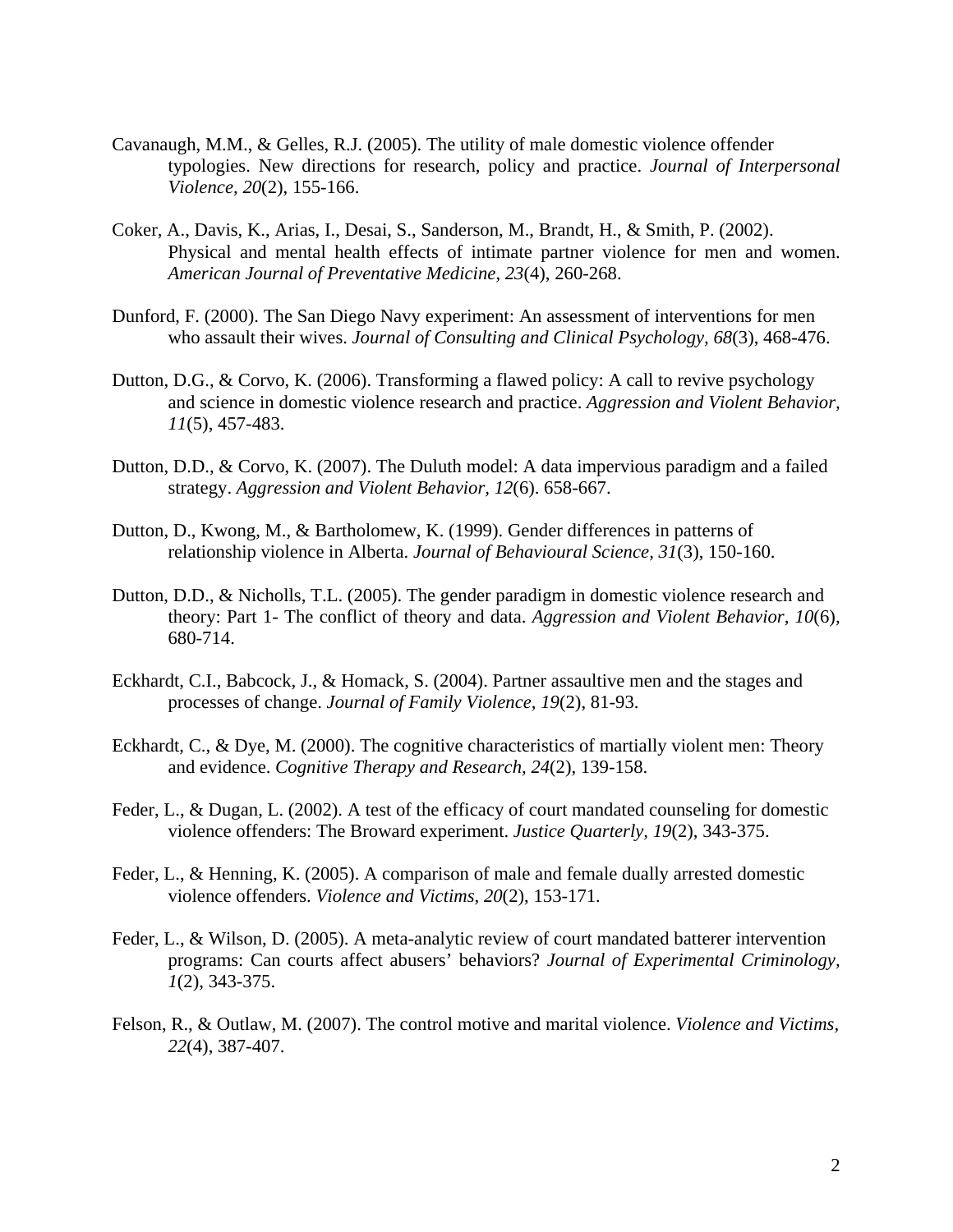- Frieze, I.H. (2005). Female violence against intimate partners: An introduction. *Psychology of Women Quarterly, 29*(3), 229-237.
- Goldensen, J., Geffner, R., Foster, S.L., & Clipson, C.R. (2007). Female domestic violence offenders: Their attachment security, trauma symptoms and personality organization. *Violence and Victims, 22*(5), 532-546.
- Gondolf, E. (2007). Culturally-focused batterer counseling of African-American men. *Criminology and Public Policy, 6*(2), 341-366.
- Gondolf, E. (2007). Theoretical and research support for the Duluth model: A reply to Dutton and Corvo. *Aggression and Violent Behavior, 12*(6), 644-657.
- Gondolf, E. (1996). Characteristics of batterers in a multi-site evaluation of batterer intervention systems. Retrieved from http://www.mincava.umn.edu/documents/gondolf/batchar.html
- Greene, K., & Bogo, M. (2002). The different faces of intimate violence: Implications for assessment and treatment. *Journal of Marital and Family Therapy, 28*(4), 455-466.
- Hamel, J., Desmarais, S.L., & Nicholls, T. (2007). Perceptions of motives in intimate partner violence: Expressive versus coercive violence. *Violence and Victims, 22*(5), 563-576.
- Heckert, D., & Gondolf, E. (2004). Predicting abuse and reassault among batterer program participants. (NIJ Document No. 202997). Retrieved from http://www.ncjrs.gov/pdffiles1/nij/grants/202997.pdf
- Henning, K., Jones, A., & Holdford, R. (2005). I didn't do it, but if I did I had good reason: Minimization, denial, and attributions of blame among male and female domestic violence offenders. *Journal of Family Issues, 4*(3), 131-139.
- Henning, K., Renauer, B., & Holdford, R. (2006). Victim or offender? Heterogeneity among women arrested for intimate partner violence. *Journal of Family Violence, 21*(6), 351- 368.
- Hernandez, P., Almeida, R., & Dolan-Del Vecchio, K. (2005). Critical consciousness, accountability, and empowerment: Key processes for helping families heal. *Family Process, 44*(1), 105-119.
- Hirschel, D., Buzawa, E., Pattavina, A., Faggiana, D., & Reuland, M. (2007, May). Explaining the prevalence, context, and consequences of dual arrest in intimate partner cases. U.S. Department of Justice. (USDOJ Document No. 218355). Retrieved from http://www.ncjrs.gov/pdffiles1/nij/grants/218355.pdf
- Johnson, M.P. (2006). Conflict and control. Gender symmetry and asymmetry in domestic violence. *Violence Against Women, 12*(11)*, 1003-1018.* doi: 10.1177/1077801206293328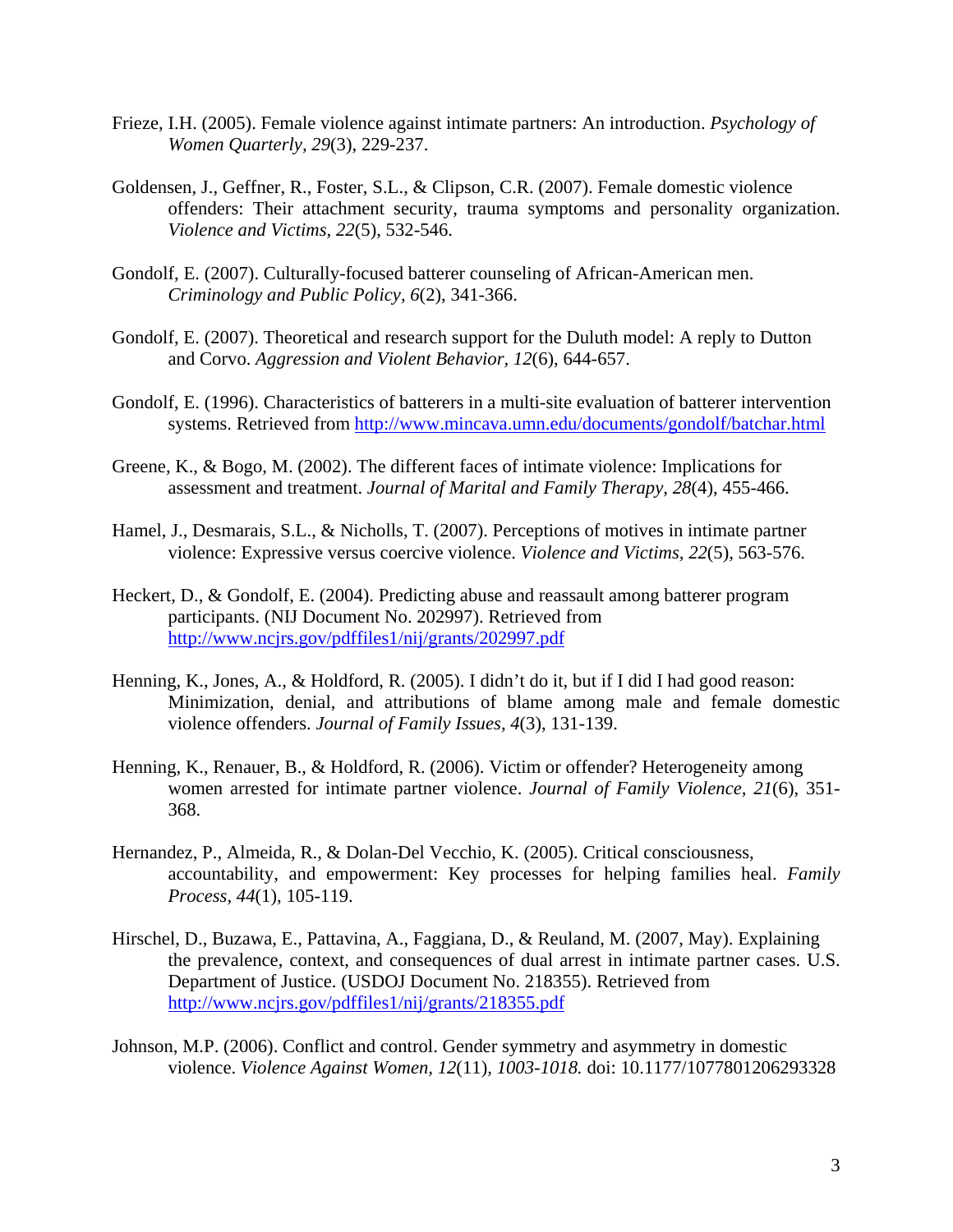- Jones, A.S., & Gondolf, E. (2002). Assessing the impact of batterer program completion on reassault: An instrumental variables analysis. *Journal of Quantitative Criminology, 18*(1), 71-98.
- Kelly, J.B., & Johnson, M.P. (2008). Differentiation among types of intimate partner violence: Research update and implications for interventions. *Family Court Review, 46*(3)*,* 476- 499.
- Kernsmith, P. (2005). Exerting power or striking back: A gendered comparison of motivations for domestic violence perpetration. *Violence and Victims, 20*(2), 173-185.
- Kistenmacher, B.R., & Weiss, R.L. (2008). Motivational interviewing as a mechanism for change in men who batter: A randomized controlled trial. *Violence and Victims, 23*(5), 586-602.
- Klein, A.R. (2009, June). Practical implications of current domestic violence research: For law enforcement, prosecutors and judges. U.S. Department of Justice, Office of Justice Programs, National Institutes of Justice. (NCJ Publication No. 225722). Retrieved from http://webmail.isu.edu:8080/attach/DOJ\_DV\_Research\_for\_LE,\_PA\_&\_Judges%5B1%5 D.pdf?sid=&mbox=INBOX&uid=14147&number=4&filename=DOJ\_DV\_Research\_for LE%2C\_PA\_%26\_Judges[1].pdf
- Langhinrichsen-Rohling, J. (2005). Top 10 greatest "hits": Important findings and future directions for intimate partner violence research. *Journal Of Interpersonal Violence, 20*(1), 108-118.
- Lohr, J.M., Bonge, D., Witte, T.H., Hamberger, L.K., Langhinrichsen-Rohling, J. (2005). Consistency and accuracy of batterer typology identification. *Journal of Family Violence, 20*(4), 253-258.
- MacLeod, D., Pi, R., Smith, D., & Rose-Goodwin, L. (2008). Batterer intervention systems in California. An evaluation. Judicial Council of California/Administrative Office of the Courts. Retrieved from http://www.courtinfo.ca.gov/reference/documents/batterer-finalreport.pdf
- Martin, D.J., Garske, J.P., & Davis, M.K. (2000). Relation of the therapeutic allicance with outcomes and other variables: A meta-analytic review. *Journal of Consulting and Clinical Psychology, 68*(3), 438-450.
- Morrel, T., Murphy, C., & Taft, C. (2003). A comparison of cognitive-behavioral and supportive group therapies for male perpetrators of domestic abuse. *Behavior Therapy, 24*, 77-95.
- O'Leary, D.K. (2000). Are women really more aggressive than men in intimate relationships? Comment on Archer. *Psychological Bulletin, 126*(5), 685-689.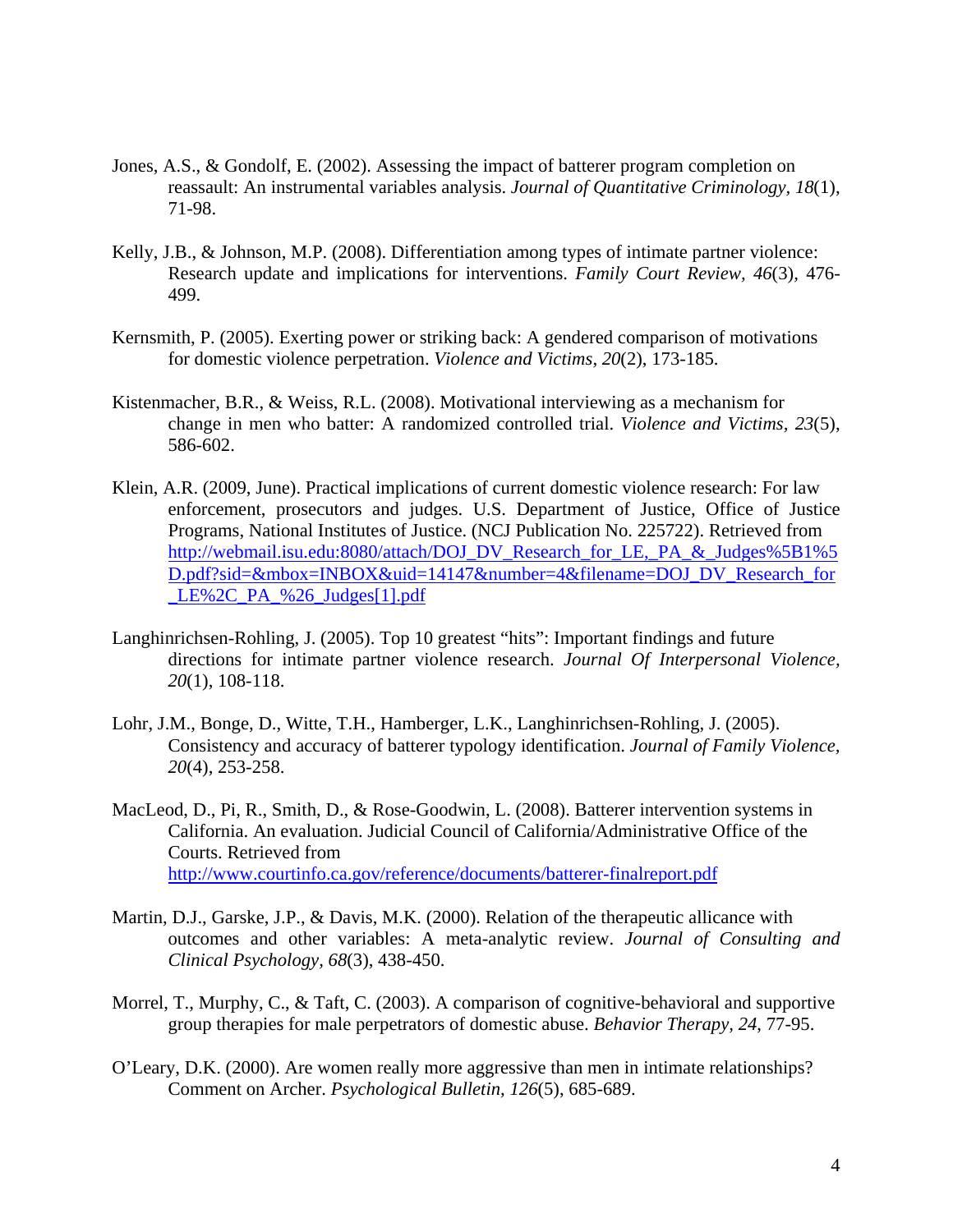- O'Leary, K.D. (2001). Conjoint therapy for partners who engage in physically aggressive behavior: Rationale and research. *Journal of Aggression, Maltreatment and Trauma, 5*(2), 145-164.
- O'Leary, S. & Slep, A. (2006). Precipitants of partner aggression. *Journal of Family Psychology, 20*(2), 344-347.
- Rosen, K.H., Matheson, J.L., Stith, S.M., McCollum, E.E., & Locke, L.D. (2003, July). Negotiated time-out: A de-escalation tool for couples. *Journal of Marital and Family Therapy, 29*(3), 291-298.
- Sartin, R.M., Hansen, D.J., & Huss, M.T. (2006). Domestic violence treatment response and recidivism: A review and implications for the study of family violence. *Aggression and Violent Behavior, 11*(5), 425-440.
- Simmons, C.A., Lehmann, P., & Cobb, N. (2008).A comparison of women versus men charged with intimate partner violence: General risk factors, attitudes regarding using violence, and readiness to change. *Violence and Victims, 23*(5), 571-586.
- Simpson, L., Wheeler, J., & Christensen, A. (2007). Relationship violence among couples seeking therapy: Common couple violence or battering? *Journal of Marital and Family Therapy, 33*(2), 270-283.
- Stark, E. (2006). Commentary on Johnson's "Conflict and control: Gender symmetry and asymmetry in domestic violence." *Violence Against Women, 12*(11), 1019-1025.
- Stith, S.M., Rosen, K.H., & McCollum, E.E. (2003). Effectiveness of couples treatment for spouse abuse. *Jounal of Marital and Family Therapy, 29*(3), 407-426.
- Stith, S.M., Rosen, K.H., McCollum, E.E., & Thomsen, C.J. (2004). Treating intimate partner violence within intact couple relationships: Outcomes of multi-couple versus individual couple therapy. *Journal of Marital and Family Therapy, 30*(3), 305-315.
- Stuart, G.L., Temple, K.W., Follansbee, W., Bucossi, M.M., Hellmuth, J.C., & Moore, T.M. (2008). The role of drug use in a conceptual model of intimate partner violence in men and women arrested for domestic violence. *Psychology of Addictive Behaviors, 22*(1), 12- 24.
- Swan, S.C. , Gambone, L.J., Caldwell, J.E., Sullivan, T.P., & Snow, D.L. (2008). A review of research on women's use of violence with male intimate partners. *Violence and Victims, 23*(3), 301-315.
- Swan, S.C. & Snow, D.L. (2002). A typology of women's use of violence in intimate relationships. *Violence Against Women, 8*(3), 286-319.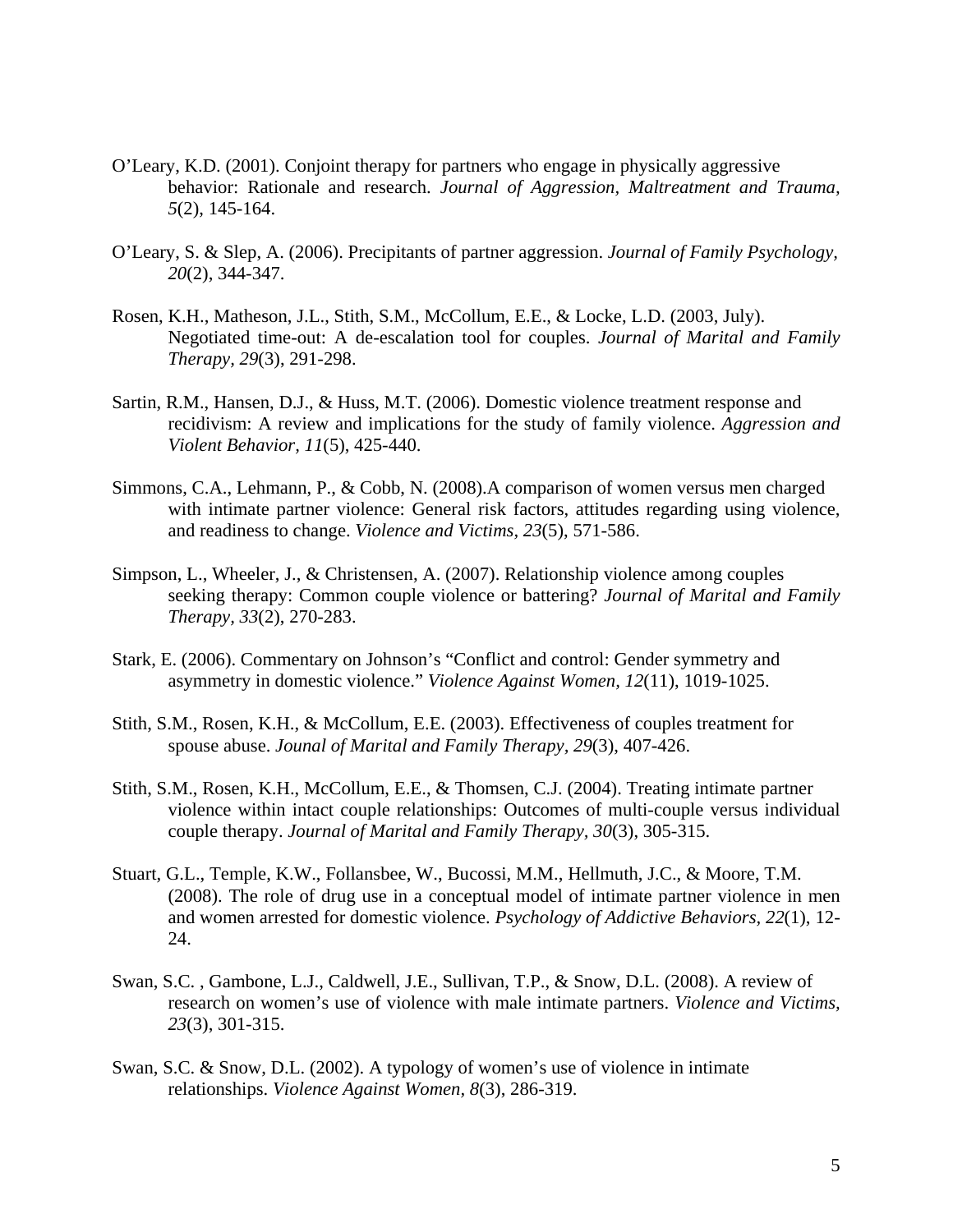- Taft, C., Murphy, C., King, D., Musser, P., & DeDeyn, J. (2003). Process and treatment adherence factors in group cognitive-behavioral therapy for partner violent men. *Journal of Consulting and Clinical Psychology, 71*(4), 812-820.
- Taylor, B.G., Davis, R.C., & Maxwell, C.D. (2001). The effects of a group batterer treatment program: A randomized experiment in Brooklyn. *Justice Quarterly, 18*(1), 171-201.
- Tjaden, P. & Thoennes, N. (2000). Extent, nature, and consequences of intimate partner violence. Findings from the National Violence Against Women Survey. (NIJ Document No. 181867). Retrieved from http://www.ncjrs.gov/txtfiles1/nij/181867.txt
- U.S. Department of Justice, Office of Justice Programs, National Institutes of Justice. (2009, June). Practical implications of current domestic violence research: For law enforcement, prosecutors and judges. (NCJ Publication No. 225722). Retrieved from http://webmail.isu.edu:8080/attach/DOJ\_DV\_Research\_for\_LE,\_PA\_&\_Judges%5B1%5 D.pdf?sid=&mbox=INBOX&uid=14147&number=4&filename=DOJ\_DV\_Research\_for \_LE%2C\_PA\_%26\_Judges[1].pdf
- Williams, K.R. (2005). Arrest and intimate partner violence: Toward a more complex application of deterrence theory. *Aggression and Violent Behavior, 10*(6), 660-679.
- Winstok, Z. (2006). The why and what of intimate partner conflict: Effect of the partners' divergent perceptions of verbal aggression. *Journal of Family Violence, 21*(7), 461-468.
- Wooldredge, J., & Thistlewaite, A. (2002). Reconsidering domestic violence recidivism: Conditional effects of legal controls by individual and aggregate levels of stake in conformity. *Journal of Quantitative Criminology, 18*(1), 45-70.

## **Books:**

- Dalpiaz, C. (2004). *Breaking free, starting over: Parenting in the aftermath of family violence.* Westport, CT: Praeger
- Dutton, D. & Sonkin, D. (2003). *Intimate violence. Contemporary treatment innovations.* New York: The Haworth Maltreatment & Trauma Press
- Hamel, J. (2005). *Gender inclusive treatment of intimate partner abuse.A comprehensive approach.* New York: Springer
- Hamel, J. (Ed.). (2008). *Intimate partner and family abuse: A casebook of gender-inclusive therapy.*New York: Springer